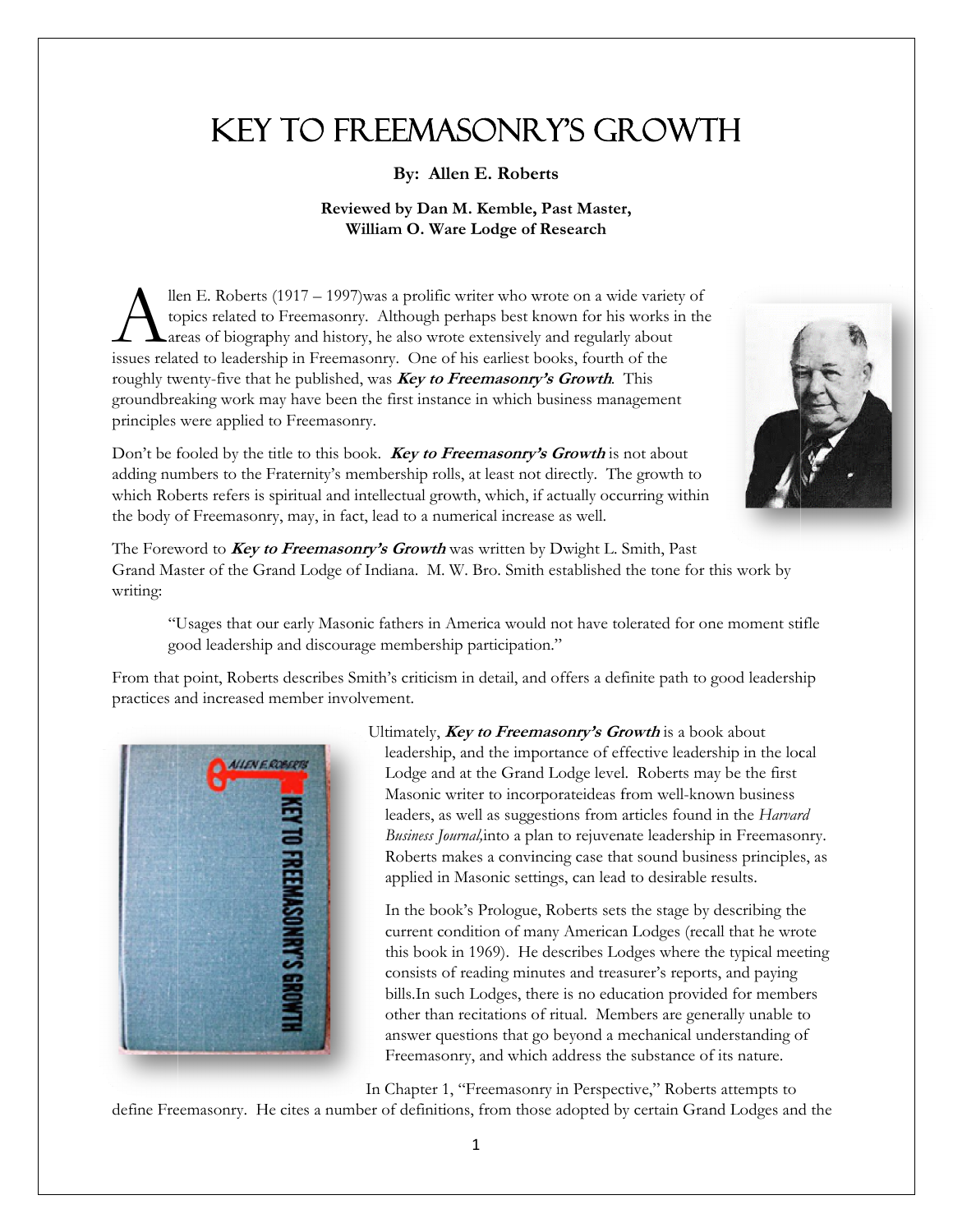Conference of Grand Masters in North America to passages from the writings of Henry W. Coil and Ray V. Denslow.Roberts then goes beyond Grand Lodge Masonry to look at the meaning of Freemasonry as found in the 14th century's Regius Poem. He then moves into a review of Anderson's Constitutions of 1723 and 1738, and discussed the "Old Charges" and the regulations contained therein.

Throughout **Key to Freemasonry's Growth**, Roberts uses charts, or "Guides," as he refers to them, to amplify his key points. The first such "Guide" is found following his discussion of Anderson's Constitutions, and Roberts uses it to compare and contrast the emphasis on different elements of importance in Freemasonry in the pre-Grand Lodge era and in the contemporary Grand Lodge era.

Chapter 2, "Recognizing and 'Growing' the Leader," begins his analysis of the failings of leadership in Freemasonry, and addresses his plan for improvement. Relying on articles in the *Harvard Business Journal*, Roberts identifies two distinct types of leadership – constructive and obstructive. As may be imagined, constructive leadership is a characteristic of a healthy and successful organization, while obstructive leadership is unproductive. The theme of constructive leadership versus obstructive leadership continues throughout the book.

Chapter 3, "The Purpose for Existence," explores the reasons that men assemble as Freemasons. While it may be generally agreed that our purpose is "to make good men better," there is longstanding debate as to how to accomplish that. In this chapter, Roberts leans heavily on examples from the business world, and concludes that Freemasonry should formulate and adopt a plan defininggeneralsteps leading to selfimprovement.

Chapter 4, "Planning Turns the Key," may represent the heart of Roberts's work. Clearly, he is passionate about the need for planning, and he makes a clear case for the necessity of both short-term and long-term planning. He writes that planning in a Masonic setting must provide for balance, flexibility and accountability.

Chapter 5, "Organizing the Organization," discusses the need for delegation of both responsibility and authority within the group. He emphasizes the need for members at all levels to ask why," and questions the "that's the way we've always done it" mentality. Roberts writes at length about the benefits of seeing that all members have a role, thereby becoming invested in the overall success of the Lodge. He quotes the work of M. Valliant Higginson, **Management Policies I**, with respect to the achievement of goals through the technique of management through the establishment of policies, as opposed to management through the issuance of rules and regulations. He asserts that policies are less rigid and more likely to lead to the desired outcome.

Chapter 6, "Good Communication Removes Barriers," includes a discussion of good listening skills. Roberts writes that obstacles to effective communication include a perception that leadership is removed from the reality of what is happening within the group, poor morale existing within the group, and a lack of motivation among group members.

Roberts quotes from David K. Berlo's**The Process of Communication** by including a specific exercise designed to create an understanding of the dynamics of communication.

Chapter 7, "Controlling the Action," is a contrast of approaches to group leadership. Roberts writes about the need to "control" as opposed to the desire to "direct" the behavior of the group. Roberts indicates that "direction" is ultimately a more positive, and likely more productive, approach. In this chapter, Roberts cites the need for supportive leadership, a "team" spirit and trust at all levels. He relies on the article, "Measuring Organization Performance," written by Rensis Likert for the April 1958 edition of Harvard Business Review.